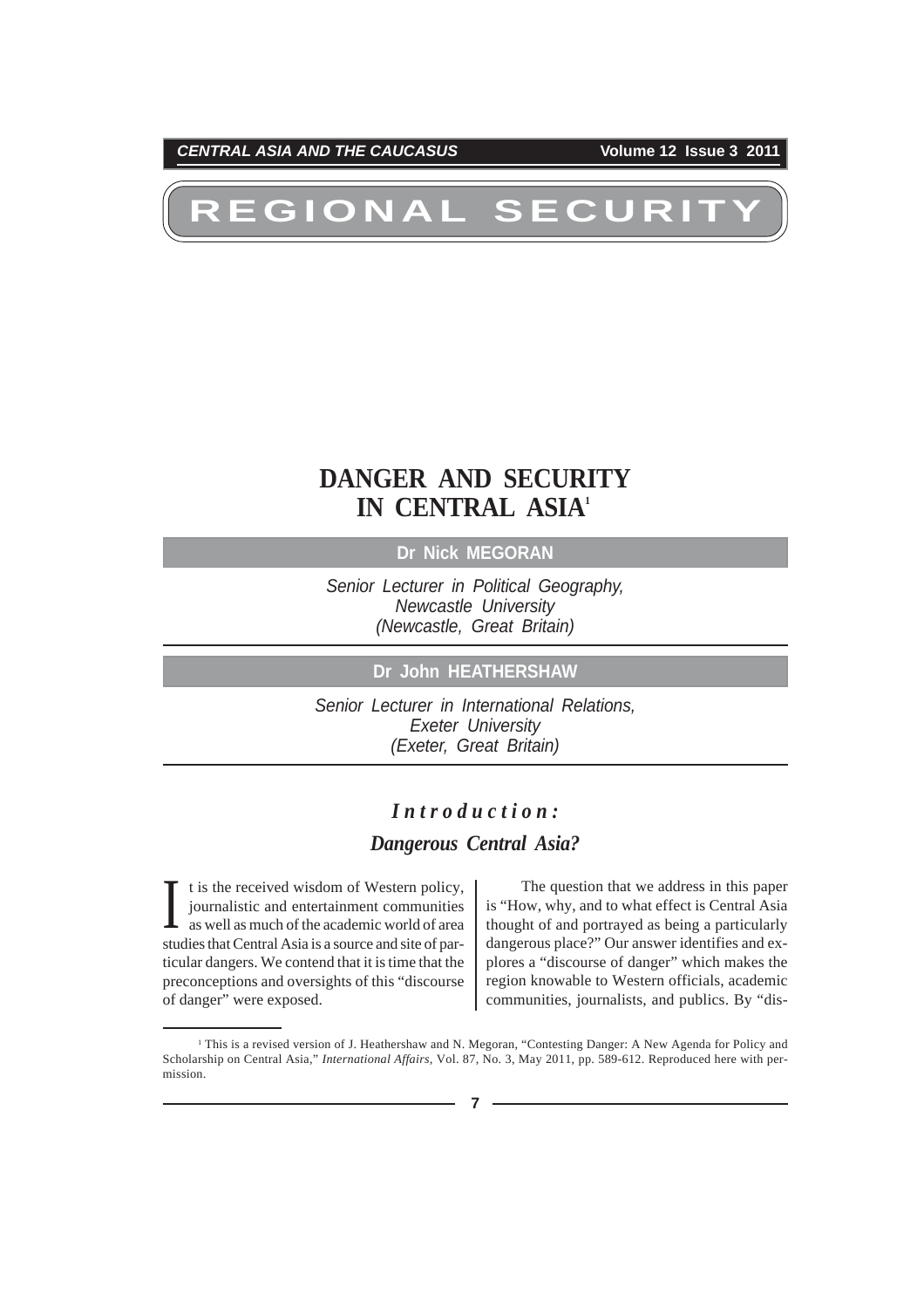course" we mean pervasive and taken-for-granted assumptions that provide a background and vocabulary for making sense of the world. We argue that the contents of much international policy and practice, news and current affairs writing, documentaries and films, and even academic studies of security, conflict and international affairs in Central Asia are derived in accordance with a preconceived "discourse of danger" which identifies threats to the West whilst ignoring insecurity as it is experienced by Central Asian communities. This article identifies and critiques this discourse of danger.

The task of such geopolitical analysis is important for two reasons.

> $\blacksquare$  Firstly, the way that policy-makers think about certain places affects the way they act towards them. The Western discourse of danger thus endangers Central Asia.

# **Volume 12 Issue 3 2011 CENTRAL ASIA AND THE CAUCASUS**

■ Secondly, this assumption of danger has profound implications for the kinds of academic research which get funded and published. Western Central Asian studies are partially shaped by assumptions of danger. This article is a challenge to this Western geopolitical vision of Central Asia.

It begins by outlining the theory of critical geopolitics that we use, then overviews the portrayal of danger in Western Central Asian studies. It then considers three aspects of the discourse of danger: Central Asia as *obscure*, *oriental*, and *fractious*. We conclude with a call for academics to contest the discourse of danger by being attentive to alternative local narratives of danger and the wider global economic processes which are transforming society and economy in Central Asia.

# **Critical Geopolitics and the Discourse of Danger**

To answer the question outlined above, we use the theoretical framework of critical geopolitics. Geopolitics is, following Agnew, the study of how "the world is actively 'spatialized,' divided up, labeled, sorted out into a hierarchy of places of greater or lesser 'importance' by political geographers, other academics and political leaders."2 *Classical geopolitics* assumes that the physical geography of the world significantly determines the course of human history. The British imperialist Halford Mackinder (1861-1947) is the chief exponent of this form of geopolitics. *Critical geopolitics,* on the other hand, denaturalizes the global order by portraying it as socially and historically constructed. It does this through an "examination of the geographical assumptions, designations, and understandings that enter into the making of world politics,"3 exploring how "descriptions of places and people are stitched together to narrate and 'explain' events."4 It does not deny that the world is a dangerous place for many people, but emphasizes the enquiry into how, why, and with what effects certain places become understood as dangerous.

Critical geopolitics contends that geopolitics is more than the "formal" writings of academic geopolitical experts like Mackinder. It encompasses the "practical" geopolitical discourses of bodies such as foreign policy think-tanks and government bureaucracies, and the "popular" geopolitical ideas encountered in the mass media, films, novels, television documentaries, and the like. As Ó Tuathail

<sup>2</sup> J. Agnew, *Geopolitics: Re-Visioning World Politics*, Routledge, London, 2003, p. 3.

<sup>3</sup> Ibid., p. 5.

<sup>4</sup> K. Dodds, "Geopolitics in the Foreign Office: British Representations of Argentina 1945-1961," *Transactions of the Institute of British Geographers*, Vol. 19, No. 3, 1994, p. 276.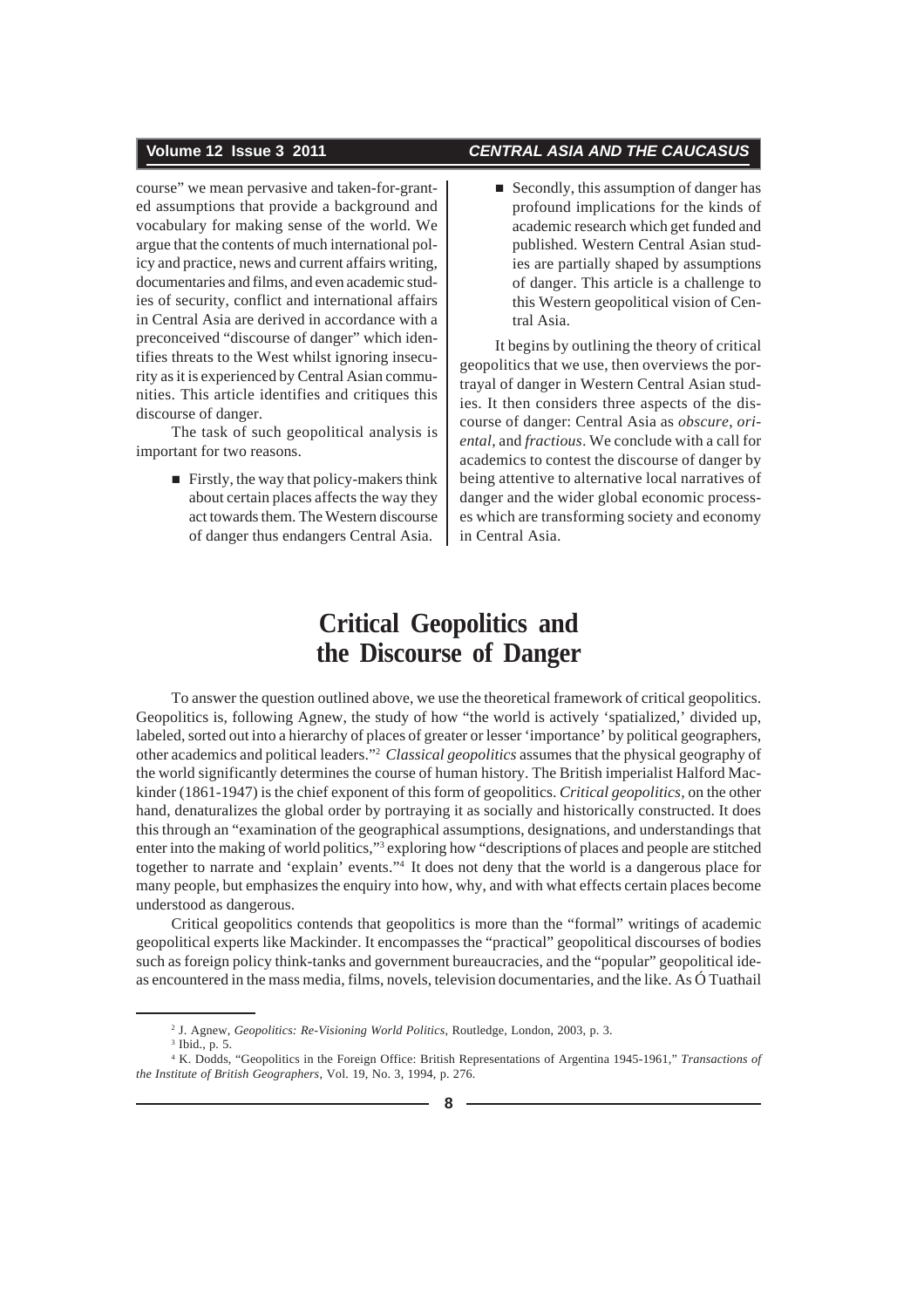and Dalby contend, "Geopolitics saturates the everyday life of nations."5 This article employs this approach to explore the way in which Central Asia is written into global space as the object of multiple and intersecting formal, practical and popular geopolitical discourses which represent it as a particularly dangerous place. The task of such geopolitical analysis is important because the way that people, as individuals and embedded in organizational structures, think about places affects the way they act towards them.

# **Danger in Western Central Asian Studies**

Danger has long been one of the pre-eminent lenses through which Central Asia has been made knowable to Europeans and North Americans via Central Asian studies in the Western world, particularly the U.K. and U.S. An unknown and un-aligned Central Asia was seen as a potential danger to British imperial power in the nineteenth century "Great Game." The idea that Central Asia presented an enduring threat to Moscow was repeated in dominant Western literatures on the region during the Cold War. Scholars found in latent Turkic national pride a "firmest and surest refuge" against Soviet attempts to remake the region.<sup>6</sup> Because Soviet Central Asia experienced "the failed transformation,"7 the region maintained an inherent antagonism to Moscow and posed an "Islamic threat to the Soviet state."8

With the collapse of the U.S.S.R., Western Cold War knowledge of Central Asia was superseded by 1990s "transitology." This paradigm assumed that the newly independent Central Asian republics were making a "transition" to Western-style democratic market-capitalism. It was nonetheless haunted by the fear that this normative shift to the Western model was endangered. Fuller, for example, wrote that the U.S. was concerned that the region might become "the breeding ground of civil war, nuclear proliferation, radical Islamic movements, a battleground for Asian geopolitics, an ecological wasteland, an economic basket case, or the target of a resurgent Russian imperial vision."<sup>9</sup> The ethnic violence in the late-Soviet period in the region and the Tajik civil war seemed to confirm these fears and led to conflict prevention and peacebuilding analysis of the region, as epitomized by Rubin and Lubin's 1999 study for the Council on Foreign Relations, *Calming the Ferghana Valley.*<sup>10</sup> Thus over the past century and a half the region has been consistently written into Western geopolitical imaginations as a place of danger.

The challenge to this reading of Central Asia was begun by scholars who have engaged seriously with critical studies of International Relations and Geopolitics. In a 2000 review essay of *Calming the Ferghana Valley*, Megoran criticized the CPA project for its superficial analysis and methodological deficiencies.11 Other scholars joined the debate in Heathershaw and Torjesen's 2005 special issue

<sup>5</sup> G. Ó Tuathail, S. Dalby, "Introduction: Rethinking Geopolitics: Towards a Critical Geopolitics," in: *Rethinking Geopolitics*, ed. by G. Ó Tuathail, S. Dalby, Routledge, London, 1998, p. 5.

<sup>6</sup> G. Hambly, A. Bennigsen, D. Bivar, H. Carrère d'Encausse, M. Hajianpur, A. Lamb, Ch. Lemercier-Quelquejay, R. Pierce, *Central Asia*, Weidenfeld and Nicolson, London, 1969, pp. 241-242.

<sup>7</sup> *Soviet Central Asia: The Failed Transformation,* ed. by W. Fierman, Westview, Boulder, 1991.

<sup>8</sup> A. Bennigsen, M. Broxup, *The Islamic Threat to the Soviet State,* Croom Helm, London, 1983.

<sup>9</sup> G. Fuller, "Central Asia: The Quest for Identity," *Current History,* Vol. 93, No. 582, 1994, p. 149.

<sup>10</sup> See: B. Rubin, N. Lubin, *Calming the Ferghana Valley: Development and Dialogue in the Heart of Central Asia*, Report of the Ferghana Valley Working Group of the Center for Preventive Action, Century Foundation, New York, 1999. <sup>11</sup> See: N. Megoran, "Calming the Ferghana Valley Experts. A Review Essay of *Calming the Ferghana Valley: De-*

*velopment and Dialogue in the Heart of Central Asia* by Nancy Lubin, Barnett Rubin, and the Center for Preventive Action, The Century Foundation Press, New York, 1999," *Central Asia Monitor,* Vol. 2000, No. 5, pp. 20-25.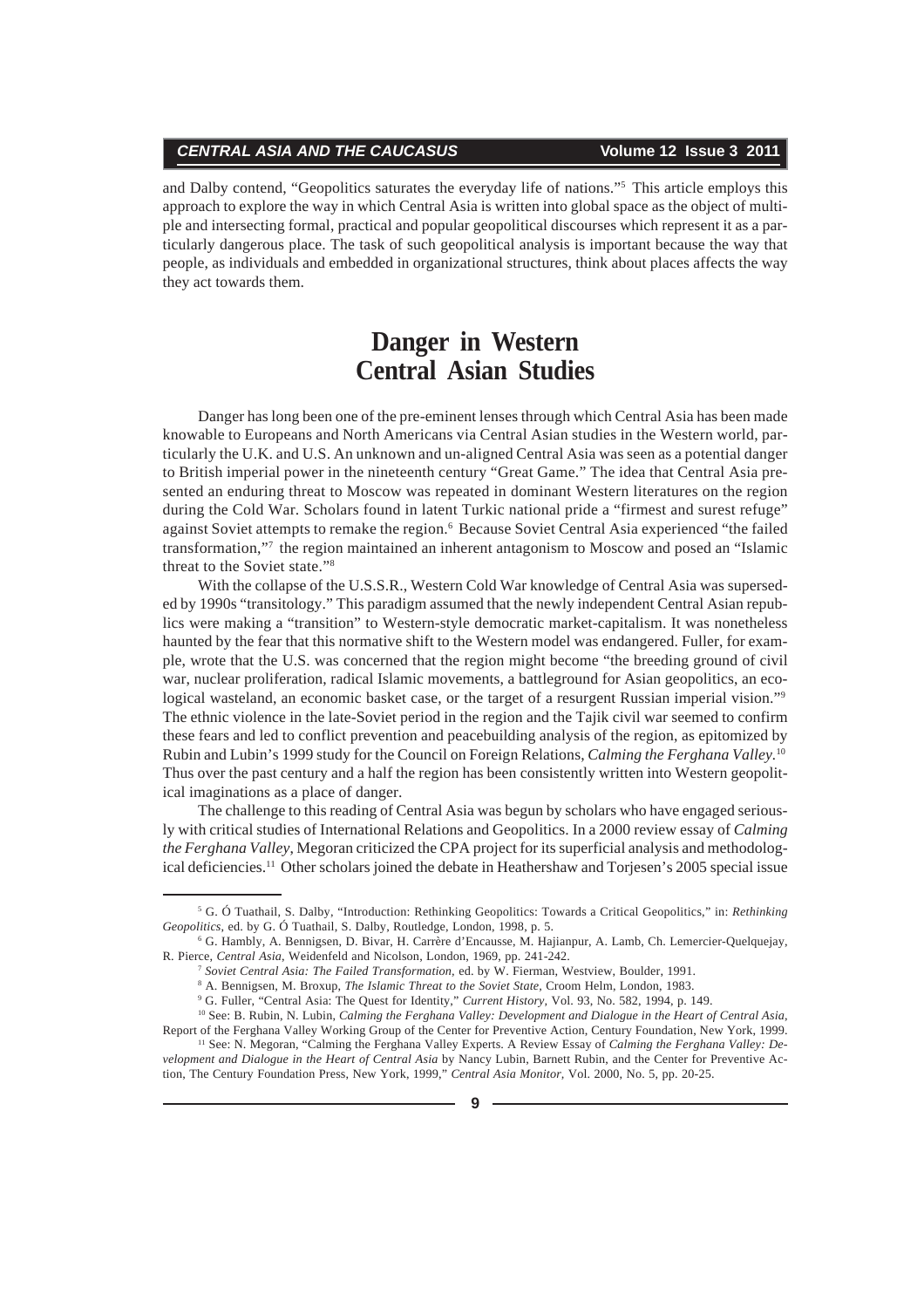of *Central Asian Survey*, "Discourses of Danger in Central Asia."12 Contributors highlighted the lack of empirical evidence for claims made about danger by various regional and international peace builders and conflict preventers.

In 2007 this challenge received a response from the conflict prevention community in a special issue of *Communist and Post-Communist Studies,* "Conflict and Conflict Resolution in Central Asia: Dimensions and Challenges," edited by Sandole and Korostelina. The issue included a number of studies from a conflict analysis perspective which explored the potential for violence in the region. In the conclusion Sandole argues that the papers have succeeded in countering the "discourse of danger" while, at the same time, pointing to areas of concern that should be addressed by appropriate actors within the five societies concerned, the immediate neighborhood as well as by the "concerned international community."13

His analysis provides a determinist reading of conflict formation whereby poor education prompts migration which in turn generates social breakdown. Migrants swell the ranks of "'unofficial' political Islam" to rebel against a retrenched authoritarian regimes, thus impacting decisions made in the international "Great Game" over Central Asia which serves to further exacerbate this rebellion and conflict.

Sandole's account fails to acknowledge the role of subjective interpretation and his own presuppositions that infers conflict potential from Central Asia's "problems," rather than from empirical data.

Our *discourse of danger* argument is not that Central Asia does not face difficulties and insecurities. Rather we argue that claims like Sandole's are derived in accordance with a preconceived selfreferential discourse of danger which identifies threats to us, whilst failing to appreciate the insecurities that are felt and experienced by Central Asians. These may relate more to the structural violence generated by capitalist restructuring and nationalist boundary making.14 Moreover, it is not that Islamism, organized crime, and terrorism are not real aspects of social life in Central Asia. They are found in Central Asia as well as many other parts of the world. Rather the issue that we raise is that of the evidential basis for hyperbolic claims of "state failure" made by some analysts. Moreover, such analyses often fail to grasp the real social and political significance of the activities, which are identified as "threats," and how they affect and are affected by other social processes. Sandole's deterministic reading, in which underdevelopment naturally leads to conflict, is not justified by the evidence. Other analysts emphasize the relative weakness of Islamism in the region<sup>15</sup> and the relative lack of conflict between Great Powers in the so-called "new great game."16 It is not empirical data, but a preexisting geopolitical discourse of danger which provides the primary basis for Sandole's arguments. The article now outlines the three key features of the discourse of danger.

# **Dimension 1:**

# **Central Asia as Obscure**

The first and arguably most distinct feature of the Western geopolitical vision which we identify is that of the obscure. Central Asia, according to such analysis, is particularly distant, inaccessible and

<sup>12 &</sup>quot;Discourses of Danger in Central Asia," ed. by J. Heathershaw, S. Torjesen, *Central Asian Survey,* Vol. 24, No. 1, 2005, pp. 1-96.

<sup>&</sup>lt;sup>13</sup> D. Sandole, "Central Asia: Managing the Delicate Balance between the 'Discourse of Danger,' the 'Great Game' and Regional Problem Solving," *Communist and Post-Communist Studies*, Vol. 40, No. 2, 2007, pp. 260-261.

<sup>&</sup>lt;sup>14</sup> See: N. Megoran, "The Critical Geopolitics of the Uzbekistan-Kyrgyzstan Ferghana Valley Boundary Dispute, 1999-2000," *Political Geography,* Vol. 23, No. 6, 2004, pp. 731-764.

<sup>15</sup> See: D. Lewis, *The Temptations of Tyranny in Central Asia,* Hurst and Company, London, 2008.

<sup>16</sup> K. Collins, W. Wohlforth, "Central Asia: Defying 'Great Game' Expectations," in: *Strategic Asia 2003-2004: Fragility and Crisis,* ed. by R.J. Ellings, A.L. Friedberg, National Bureau of Asian Research, Seattle, Washington, 2003, pp. 291-317.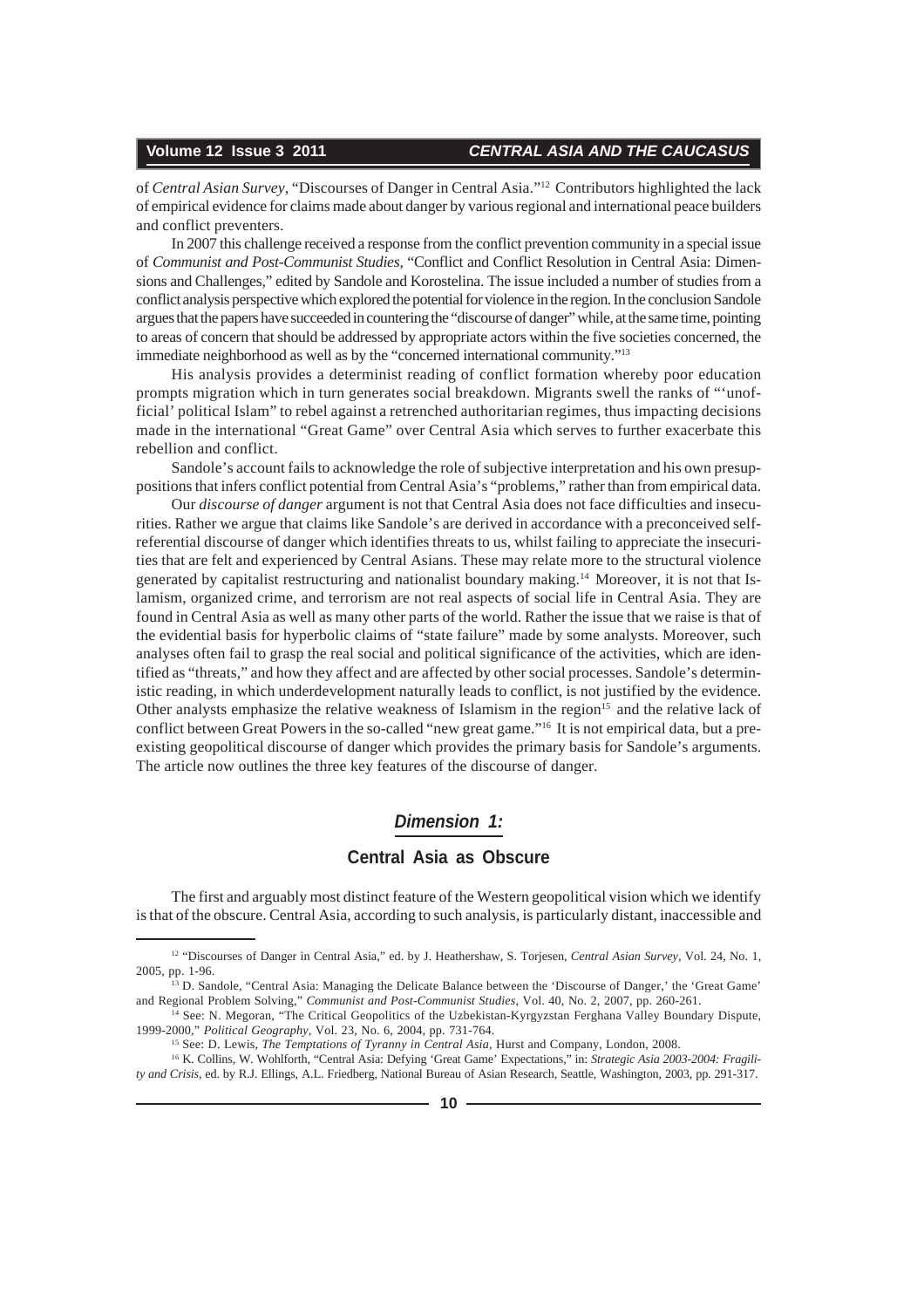unintelligible, and this presents a danger to the West which must be guarded against. "The Great Game" evokes theses features, particularly as republished accounts of British and American explorers are picked up in contemporary accounts of the "New Great Game."17

Aaron Sorkin's *The West Wing* was an extremely popular and critically acclaimed U.S. television series, running from 1999-2006, which represented life in the fictional White House of President Jed Bartlett (Martin Sheen). Its audience, which reached 15-20 million at the height of its fame, is largely composed of the wealthy, professional, urban and "liberal."18 Sorkin argues that in creating the series he sought to represent an idealized version of Washington politics for a learned audience.19 Its portrayal of the U.S. Government is credible if not realistic and is all the more important for its opinion-forming functions. As one analysis of *The West Wing* argues, "popular culture matters and provides the basis of what many people believe about the world in which they live."20

The post-Soviet Central Asian states provide three storylines of the West Wing. Two of these constitute sub-plots within single episodes, whilst the third—a major international armed conflict in Kazakhstan—is a significant and ongoing narrative across the final season. In addition to these three plotlines there are a few passing mentions of Central Asian states. Without exception these depictions are consistent with a general portrayal of Central Asia in *The West Wing* as obscure, uncertain and thus dangerous.

Central Asia's first appearance in *The West Wing* is found in "The Leadership Breakfast," season 2, episode 11 (broadcast 10/01/01), where the failure of an otherwise extremely knowledgeable character, Sam Seaborn (Rob Lowe), in conversation with a powerful columnist, to distinguish between Kazakhstan and Kyrgyzstan (and the latter's putative nuclear arsenal), leads to embarrassment. Sam later realizes his mistake in discussion with a colleague, Donna Moss, and is clearly crestfallen:

**Sam**: Kyrgyzstan's on the side of a hill near China and has mostly nomads and sheep.

**Donna**: Well maybe there are nuclear weapons in Kyrgyzstan.

**Sam**: There are barely pots and pans in Kyrgyzstan.

The confusion later in the episode turns farcical as Sam asks Donna, when she meets the columnist at an art gallery later in the week, to drop into conversation that he had obviously meant Kazakhstan.

We suggest that it is no coincidence that it is Central Asia which proves beyond the limits of even Sam Seaborn's knowledge. It is post-Soviet Central Asia which is consistently interpreted by journalists, commentators, travel writers and film-makers as "lost," "unexplored" or "distant." This treatment of Central Asia as a popular geopolitical object is hugely important. In that it is naturally mistaken or misunderstood, Central Asia remains in tension with modern international and geopolitical discourses which demand intelligible and fixed boundaries, insides and outsides. Central Asia's failure, from this perspective, to abide by these certainties of the modern age enables its actors and institutions to be discounted, where Central Asia is read as an opponent to our ideals but an opponent whose character remains indistinct. This situates the region on the fringes—"on the side of a hill" without "pots and pans"—and thus geostrategically unimportant.

<sup>17</sup> Z. Brzezinski, *The Grand Chessboard: American Primacy and its Geostrategic Imperatives,* Basic Books, New York, 1997; S.F. Starr, "Making Eurasia Stable," *Foreign Affairs,* Vol. 75, No. 1, 1996, pp. 80-92; for a discussion, see: M. Edwards, "The New Great Game and the New Great Gamers: Disciples of Kipling and Mackinder,", *Central Asian Survey,* Vol. 22, No. 1, 2003, pp. 83-102.

<sup>18</sup> L. Elber, "'West Wing' at Ratings Crossroads," Associated Press, 22 October, 2002, available at [http://b4a. healthyinterest.net/news/000172.html], 31 July, 2009.

<sup>&</sup>lt;sup>19</sup> See: Interview with Aaron Sorkin, Season 1, DVD box-set special feature.

<sup>20</sup> S. Philpott, D. Mutimer, "Inscribing the American Body Politic: Martin Sheen and Two American Decades," *Geopolitics,* Vol. 10, 2005, p. 338.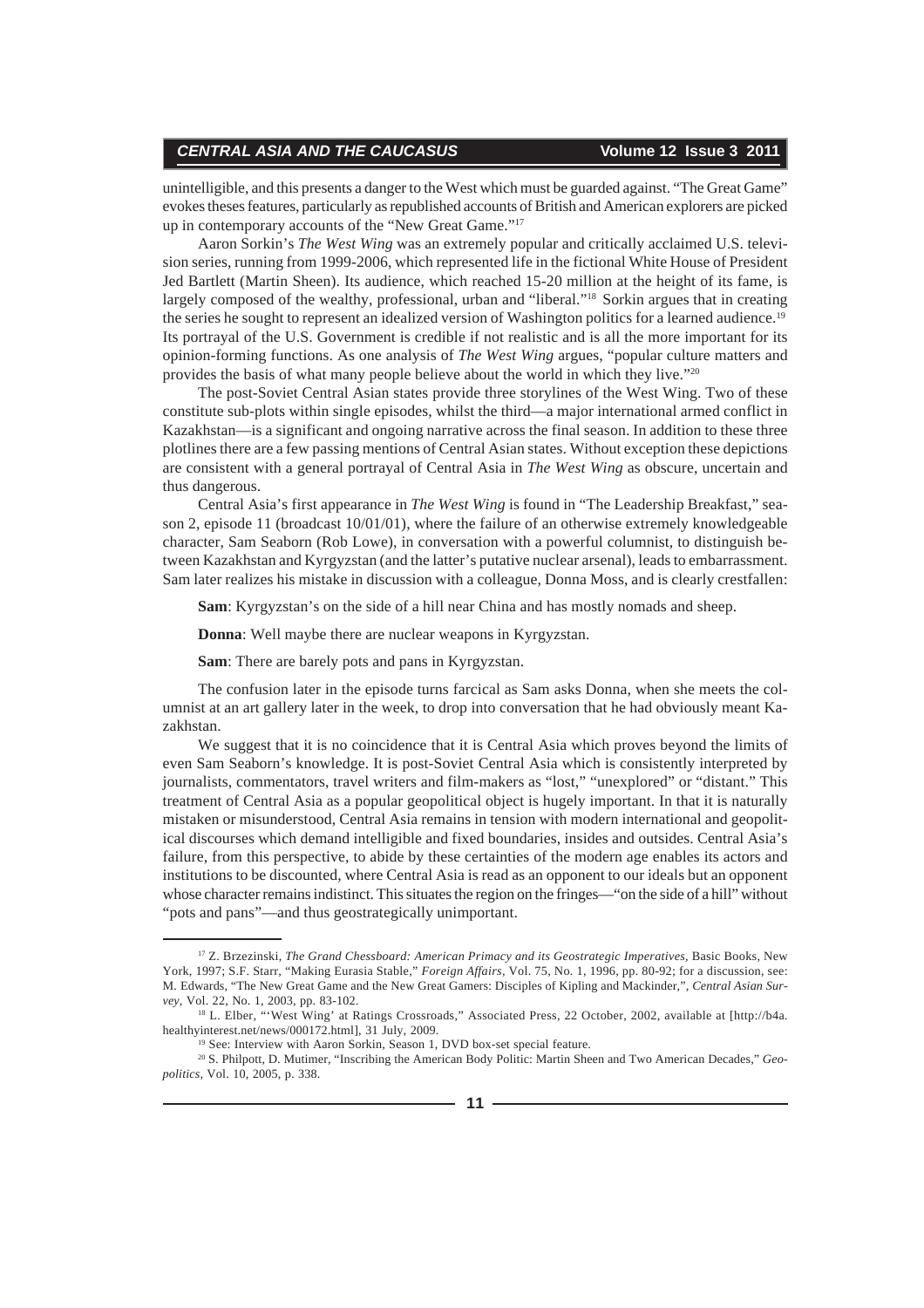A much longer regional storyline takes place across most of *West Wing*'s final **s**eason of 2005-6. These episodes feature a plot to assassinate the fictional President Isatov of Kazakhstan (once again mistaken at first, this time for Uzbekistan) and a regional oil company head. This leads to a rigged election, civil conflict ("the Kazakh people are rioting in the streets because they've been screwed out of an election") and the invasion of the country by China and Russia (a "war over oil"). The two great powers are only kept apart by a massive American intervention of around 150,000 troops. As White House Press Secretary C.J. Cregg (Alison Janney) comments, "I'm trying to keep China and Russia from annihilating the Northern Hemisphere over oil in Kazakhstan."

This New Great Game plotline is fascinating in that it shows how an obscure or unknown Central Asia is made known in terms of established international and geopolitical dogmas of national security and conflict resolution. China and Russia are represented as inevitably conflicting powers competing over finite resources. The United States is portrayed as a benign, third-party peacemaker. National elites remain in the shadows, corrupted and controlled by great powers, and completely disregarding of the rights and welfare of their peoples. Finally, the peoples of Central Asia remain hidden from view except as bearers of a universal human desire for political transition to democracy. These roles in the storyline are not at all dissimilar to the roles identified in the geopolitical scripting of the region by the Western press during the two most prominent political events of 2005, Kyrgyzstan's "Tulip revolution" and Uzbekistan's "Andijan massacre." Both events were widely and spuriously interpreted in the press as popular struggles for democracy repressed by authoritarian governments and disregarded in great power politics despite Western pressure for reform. In that Central Asia is an obscure and uncertain place it presents dangers towards which Western powers understandably remain indifferent, but do so at their peril.

# **Dimension 2:**

# **Central Asia as Oriental**

The second feature of Western geopolitical discourse on Central Asia is that of the region as Oriental. Orientalism is inextricably intertwined with experiences of colonialism in the Middle East.21 Myer has shown how Western Cold War writing on Central Asia orientalized the subject specifically in terms of a colonized people.22 Today, the Asian-ness of Central Asia is understood internationally in terms of the language of counter-terrorism, counter-narcotics and the practicalities of the ongoing Western operations in Afghanistan. Since gaining independence from the Soviet Union, Central Asian states have been increasingly represented as being comparable with their neighbors to the south, in particular Afghanistan and Pakistan, rather than to their European former Soviet compatriots. International security discourse on the five post-Soviet states orientalizes them as prone to dangerous "Af-ghanicization" and as an extension of the wider region of the Middle East and/or Asia.

The region's significance for international security derives from spatial imagination and territorial reasoning where Central Asia is on the "frontline" with Afghanistan, and even part of the same region.<sup>23</sup> By such accounts, Central Asia is an especially perilous and porous region of the world. It is described by the head of the Strategic Studies Institute of the U.S. Army War College

<sup>21</sup> See: E. Said, *Orientalism,* Vintage, New York, 1979.

<sup>&</sup>lt;sup>22</sup> See: W. Myer, *Islam and Colonialism: Western Perspectives on Soviet Asia*, Routledge/Curzon, London, 2002. 23 See: S.N. MacFarlane, "The United States and Regionalism in Central Asia*,*" *International Affairs,* Vol. 80, No. 3, 2004, pp. 447-461.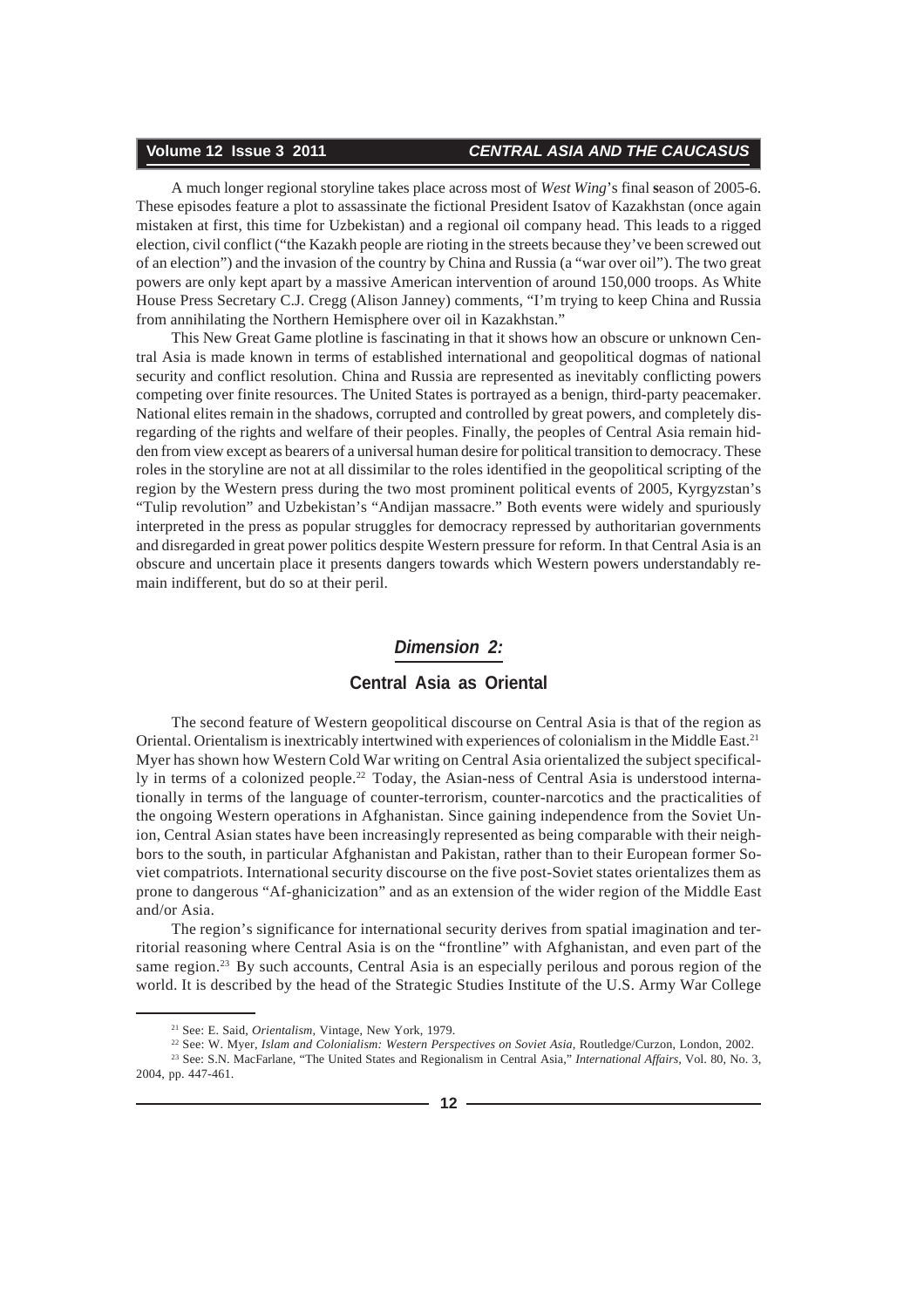as a "key theater in the war on terror"<sup>24</sup> which according to Giragosian, "has acquired a new strategic relevance."25

The coupling of South Asia and Central Asia in U.S. foreign policy is about more than just the consequence of the Afghanistan intervention and the use of bases in Kyrgyzstan and Uzbekistan. A pre-existing conception of Central Asia as essentially Asiatic and anti-Soviet has combined with the tumult of post-9/11 events to cause linking of Central Asia with Afghanistan in the structure of American foreign and defense policy making. According to Assistant Secretary for European and Eurasian Affairs Elizabeth Jones, "since 9/11 U.S. strategic interests in the region have focused on anti-terrorism, especially the elimination of terrorist and other destabilizing groups."26 This led to a massive increase in the U.S. strategic role following 9/11 in the establishment of the Gansi (Manas) and Kharshi-Khanabad military bases, and overflight rights across Tajikistan and Turkmenistan. Hill notes, "The primary American interest is in security, in preventing the 'Afghanicization' of Central Asia and the spawning of more terrorist groups with transnational reach that can threaten the stability of the interlocking regions and strike the United States."<sup>27</sup>

Such thinking has even contributed to an internal re-organization of the U.S. state department. By late-2005, Jones' department of European and Eurasian affairs had lost responsibility for the region which had been incorporated into a South and Central Asian section (see Map 1). This shift was foreshadowed by the moving of the Central Asian region from the Pentagon's Atlantic Command to its Central Command (CENTCOM) in October 1999. In itself this bureaucratic change reflects U.S. thinking about Central Asia as a region apart from other Former Soviet Slavic states. This has consequences. It is easier, for example, to understand why Washington-based analysts may believe Russia's role in the region is decreasing and peripheral<sup>28</sup> if they see Central Asian states as more culturally and politically akin to Pakistan or Afghanistan than to Belarus or Georgia.

In Washingtonian security analysis, claims based on cultural-historical affinities are supplemented by considerations of present security environments. For Thomas Barnett, Professor of Warfare Analysis at the U.S. Naval War College, Central Asia is part of a "non-integrating gap" (including most of Africa, the Middle East, South America and Pakistan/Afghanistan, but not Russia or Europe) that is dangerous to the "core" of globalization because of its disconnectedness from it.<sup>29</sup> For Chris Seiple, Director of the Washington think-tank the Institute for Global Engagement, Central Asia sits "atop the crescent of crisis that rises from North Africa to Central Asia before descending into Southeast Asia."30 Former U.S. Defense Secretary Donald Rumsfeld identifies a "broad arc of instability that stretches from the Middle East to Northeast Asia" and which threatens critical U.S. interests.<sup>31</sup> The affiliations of these writers illustrate the circulation of ideas between governmental and non-governmental institutions. In detaching Central Asia from its Post-Soviet space and reattaching it firmly to Asia, they also represent the Central Asian republics as dangerous.

This geopolitical conception is contested in local popular and elite discourses. China's economic and security ties to the region are increasing exponentially but are viewed with suspicion by many

<sup>&</sup>lt;sup>24</sup> D. Lovelace, "Foreword," in: *Strategic Consequences of the Iraq War: US Security Interests in Central Asia Reassessed,* ed. by E. Wishnick, US Army War College: SSI, p. iii.

<sup>25</sup> R. Giragosian, "The Strategic Central Asian Arena," *China and Eurasia Forum Quarterly,* Vol. 4, No. 1, 2006, p. 133. 26 "Paraphrasing of Jones' Testimony," in: *Strategic Consequences of the Iraq War: US Security Interests in Central Asia Reassessed*, p. 4.

<sup>27</sup> F. Hill, "The United States and Russia in Central Asia: Uzbekistan, Tajikistan, Afghanistan, Pakistan, and Iran," 15 August, 2002, *Brookings*, 13 July, 2001, available at [http://www.brookings.edu/speeches/2002/0815russia\_hill.aspx].

<sup>28</sup> See: H. Plater-Zyberk, "Tajikistan: Waiting for a Storm?" *Central Asia Series,* Conflict Studies Research Centre, London, Vol. 4, No. 13, May 2004.

<sup>29</sup> See: Th. Barnett, *The Pentagon's New Map: War and Peace in the Twenty-First Century*, Berkeley Books, New York, 2004. 30 Ch. Seiple, "Uzbekistan: Civil Society in the Heartland," *Orbis,* Spring, 2005, p. 246.

<sup>31</sup> See: D. Rumsfeld, *Annual Report to the President and to Congress,* Department of Defense, Washington, 2002, available at [http://www.nti.org/e\_research/official\_docs/dod/2002/81502DOD.pdf], July 2009, p. 11.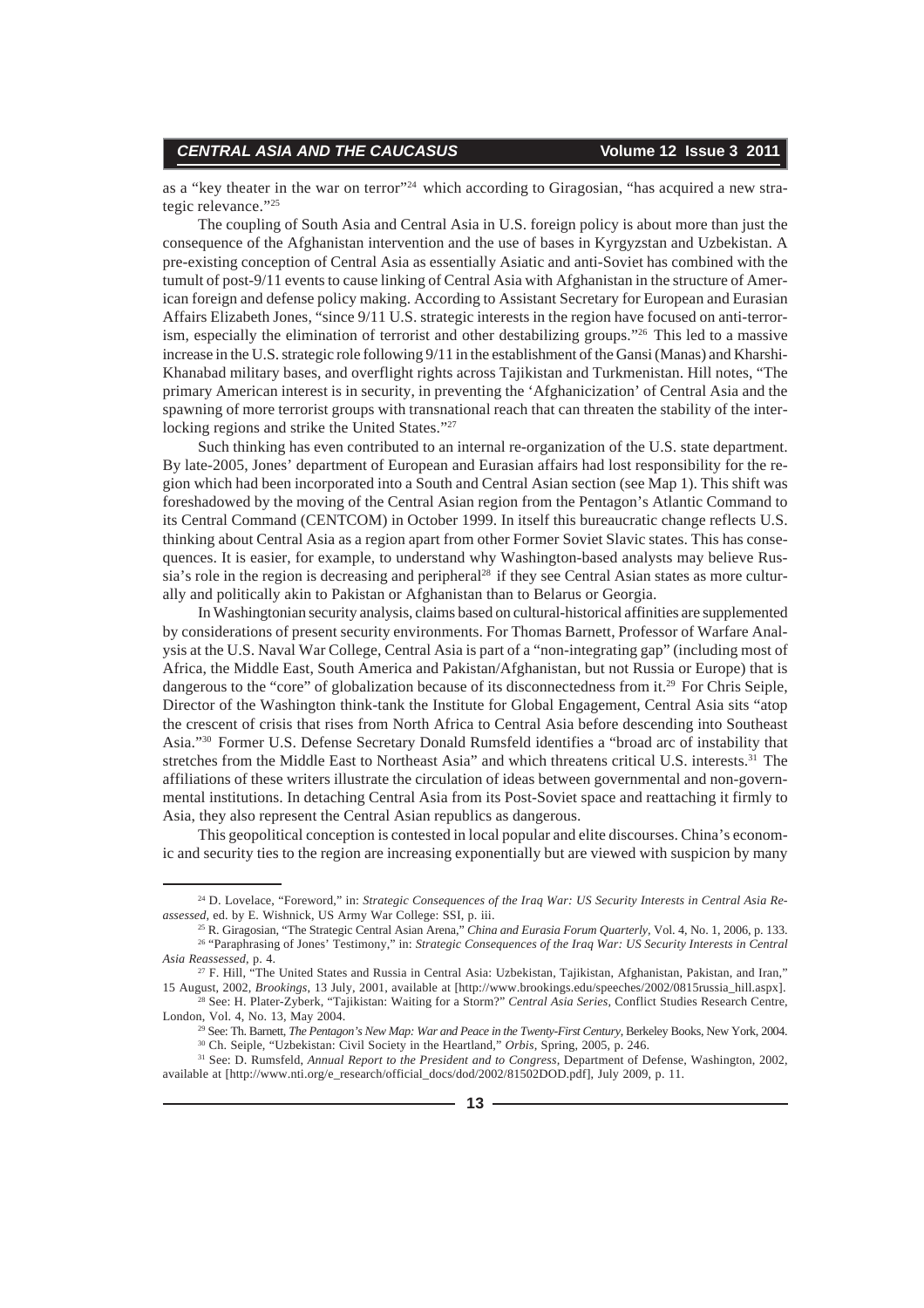Map 1



**U.S. State Department Bureau of South and Central Asian Affairs**

**14**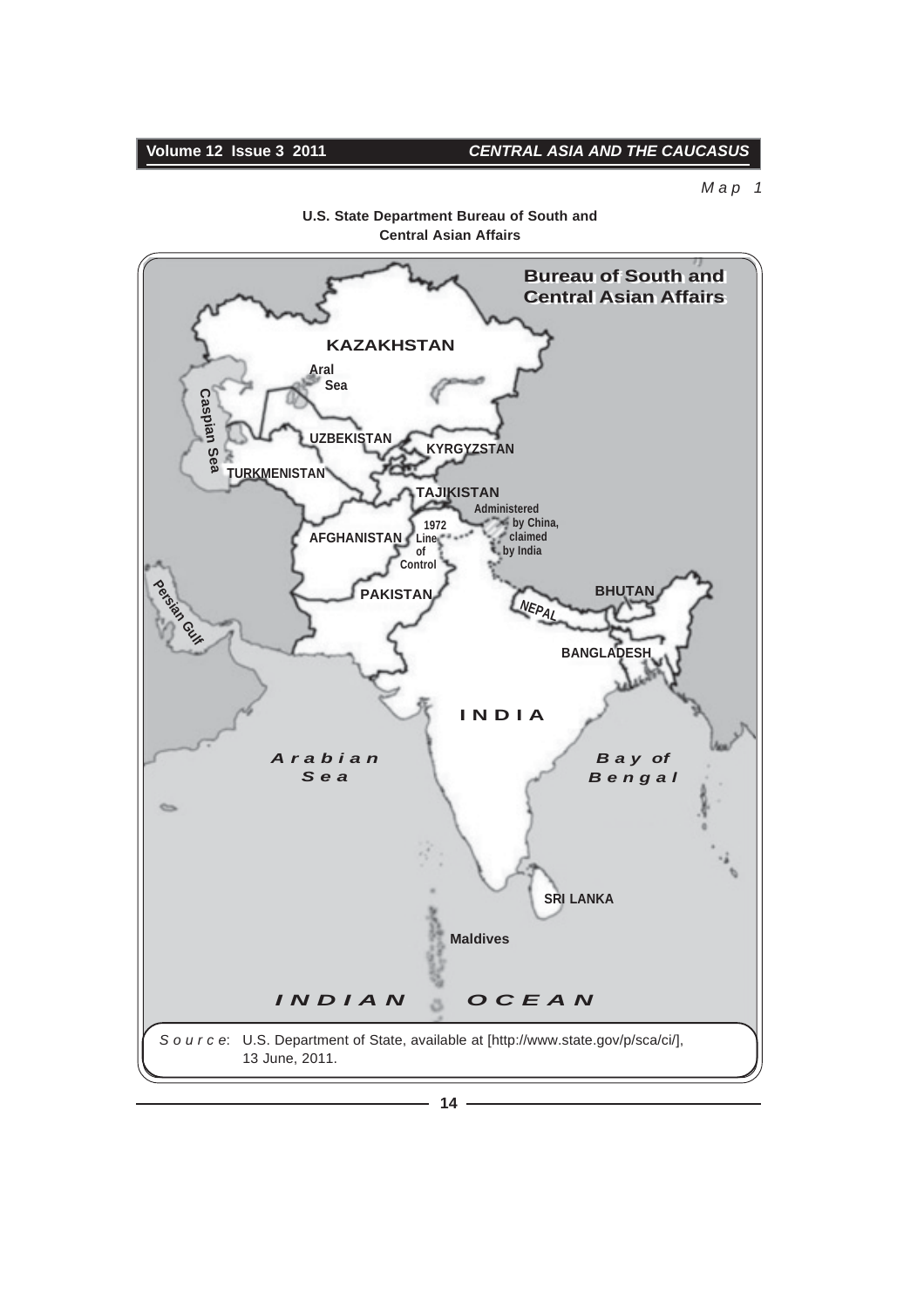in the elite and general population. Surprisingly to many Western observers, public opinion surveys in Central Asian states consistently show greater trust in Russia than in the United States. Twentyfirst century labor migration flows have reconnected Central Asia to Russia, and it is to Russia that thousands of Kyrgyzstani Uzbeks fled since the violence in the south of the country that began in June 2010. Similarly, some Central Asian elite conceptions of their affinity with Europe meant that the announcement of the re-organization of the State Department in 2005 was greeted with perplexity and disdain by some analysts in the region.<sup>32</sup> That post-Soviet Central Asian regimes are now more often compared with Afghanistan than Belarus is not natural, but is the product of the discourse of danger.

# **Dimension 3:**

# **Central Asia as Fractious**

We identify as a third feature of the discourse of danger the representation of Central Asia as *fractious*, and thus both dangerous to the West and in need of reconstruction. This representation has marked Western writings on the perceived threats of inter-ethnic conflict and inter-state boundary disputes in the Ferghana Valley.

In the Ferghana Valley of 1990s Kyrgyzstan, Tajikistan and Uzbekistan, transitologists feared that the region would be torn apart by ethnic conflict. Identifying what they posited as "the ethnic basis of the new Central Asian countries,"<sup>33</sup> they assumed that massively violent ethnic clashes "are likely to increase in frequency and intensity."34 This view was premised upon the assumption that "ethnicity" was a tangible force that was more significant than any other social process. These formulations lacked both any attempt to theorize "ethnicity" or any solid empirical basis in research. Rather, they relied upon a particularly problematic reading of a number of violent incidents in late Soviet Central Asia. Most significant of these were the June 1990 clashes between Uzbeks and Kyrgyz in the Uzgen and Osh regions of southern Kyrgyzstan.35 These incidents were taken as examples of the "ethnic discord" which allegedly "has always been a major feature of the Central Asian landscape."<sup>36</sup> More significantly, it was widely assumed that because these "tensions continue to smolder,"<sup>37</sup> they would continue to characterize the region. This deterministic interpretation of ethnic conflict has been active once more in a partial reading of the violence in Osh and Jalalabad of 2010 (see below).

This "ethnic conflict" reading of Central Asia as fractious was buttressed by interpretations of boundary problems in the late 1990s and early 2000. Central Asian republics either began or accelerated the processes of delimiting and demarcating their international boundaries. From late 1998 onwards Uzbekistan paid greater attention to the control of flows of people and goods over its boundary, closing many minor crossing points, re-routing transport links away from cross-boundary sections, stepping up customs and security checks, and even erecting a two-meter high barbed wire perimeter fence along large sections of its Ferghana Valley boundary and mining other stretches. These unilateral

<sup>&</sup>lt;sup>32</sup> See: Interview conducted by one of the authors with Rashid Abdullo, independent political analyst, Tajikistan, Dushanbe June 2005.

<sup>33</sup> R.S. Clem, "The New Central Asia: Prospects for Development," in: *Geography and Transition in the Post-Soviet Republics*, ed. by M.J. Bradshaw, John Wiley and Sons, Chichester, 1997, pp. 171-172.

<sup>34</sup> R. Kaiser, *The Geography of Nationalism in Russia and the USSR*, Princeton University Press, Princeton, 1994, pp. 370-371.

<sup>35</sup> See: A. Asankanov, "Ethnic Conflict in the Osh Region in Summer 1990: Reasons and Lessons," in: *Ethnicity and Power in the Contemporary World,* ed. by K. Rupesinghe, V. Tishkov, United Nations University, Paris, 1996.

<sup>36</sup> M. Haghayeghi, *Islam and Politics in Central Asia*, St Martin's Press, New York, 1995, p. 186.

<sup>37</sup> D. Fane, "Ethnicity and Regionalism in Uzbekistan," in: *Ethnic Conflict in the Post-Soviet World: Case Studies and Analysis,* ed. by L. Drobizheva, R. Gottemoeller, C. McArdle Kelleher, L. Walker, M.E. Sharpe, London, 1996, p. 275.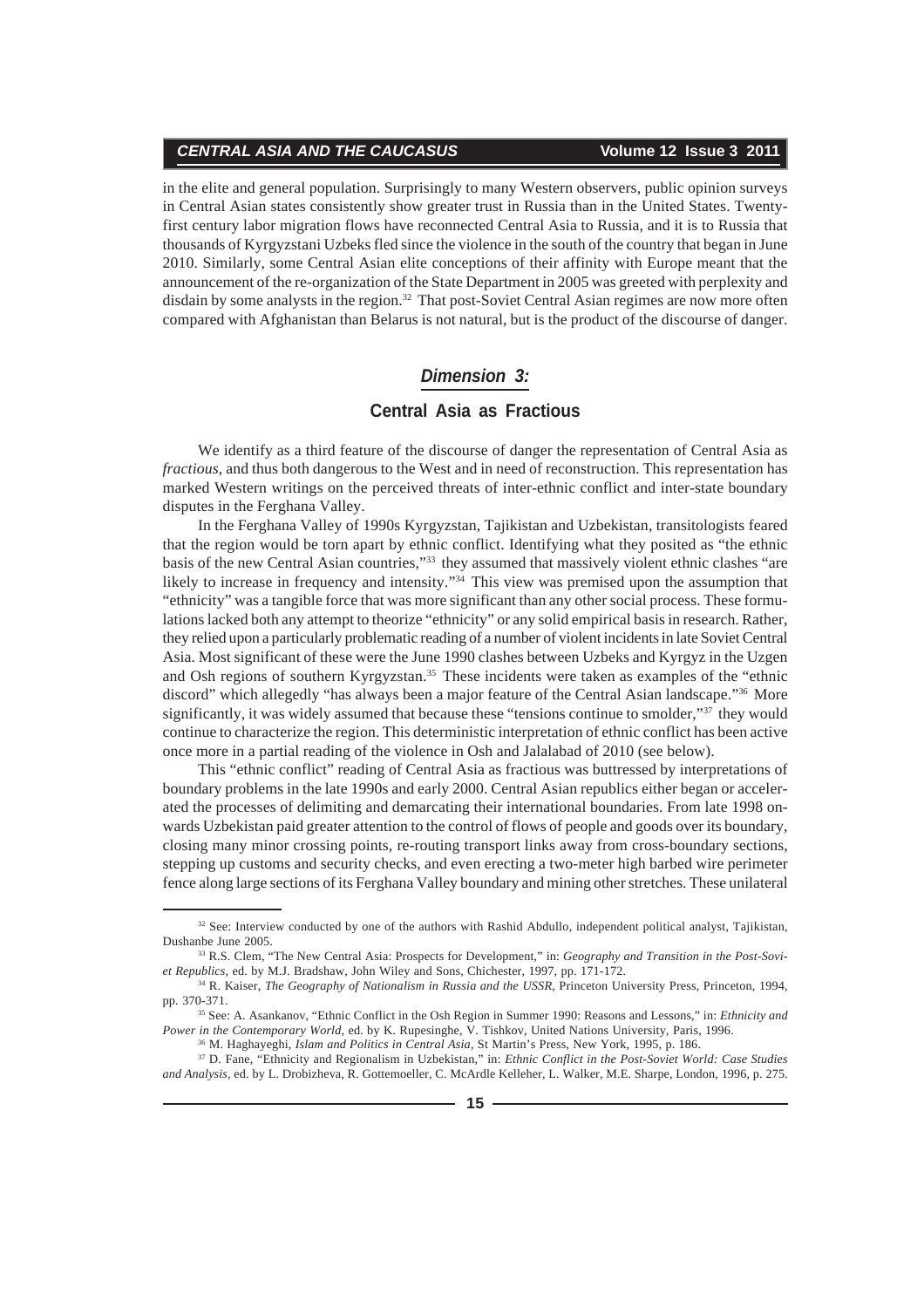moves created great inconvenience for many in the borderland, leading to frustration and anger at crossings, scuffles between residents and soldiers, fatal shootings of smugglers, and the loss of cattle and life and limb in minefields. McGlinchey grouped these various processes and disputes together and labeled them a "low level border war."38 In some academic quarters it thus became received wisdom to talk about the danger of "the volatile Ferghana Valley."

But it was not just academics who produced geopolitical representations of the Ferghana Valley as dangerous because it was fractious. Journalists,<sup>39</sup> development planners,<sup>40</sup> and television documentary makers,<sup>41</sup> used the same language and logic. These representations assert that violence is probable because ethnic conflicts occurred in the past. In so doing, they have little room for *politics*, for the role of ethnic entrepreneurs in inciting violence, or for local state and non-state authority mechanisms of defusing tension. The violence in Osh in June 2010 is a case in point. It is no coincidence that it did not occur in the Akaev period (1991-2005) because President Akaev managed ethnic relations more effectively and formed alliances with Uzbek leaders in the South. Relations worsened under President Bakiev (2005-2010) because of his reliance on extreme nationalist allies, and violence exploded in the wake of his departure in the power vacuum he left. This is about politics, but the discourse of danger overlooks the intricacies of local politics.

The crude rendering of ethnic conflict as inevitable because it occurred in the past, and because the region is fractious, is sustained by a disregard for more rigorous scholarly research that contests its assumptions and conclusions. Schoeberlein argued that "ethnicity" is a fluid and malleable social process in Central Asia, from which conflict scenarios could not be easily read.42 Smith was not alone in observing that "if the cases of inter-ethnic violence are mapped over the period of the post-Soviet transition, it is clear that the occurrence of new violent ethnic conflicts has declined sharply since the early 1990s."43 Megoran demonstrates how "border disputes" were not simply given political realities, but processes constructed as such within contested domestic political contest with no necessary link to ethnic conflict.44 In his study of boundary issues in Central Asia, Polat observed that Central Asian states have "for the most part resolved the issues virtually on all fronts through sustained efforts since independence."45 Physical danger and structural violence are very much a part of life in the region, but the particular account of conflict and insecurity offered by the discourse of danger—where Central Asia is represented as obscure, oriental and fractious—is inaccurate. A more complex story of modern social and political conflict must be told. This should attend to new, contingent and highly political causes of conflict found in the processes of state formation, nation-building and the development of highly unequal market economies.

# **Implications:**

### **A New Agenda for Central Asian Studies**

Western geopolitical discourse misrepresents and constructs Central Asia as inherently dangerous in so far as it is obscure, oriental, and fractious. In academic writing, journalism, documentary,

<sup>38</sup> E. McGlinchey, "Powerless in Kyrgyzstan," *RFE/RL Newsline*, 13 July, 2000.

<sup>39</sup> See: Ch. Caryl, "Declining Democracy," Newsweek Web Exclusive, 21 January, 2001, available at [www. newsweek.com].

<sup>40</sup> See: B. Rubin, N. Lubin, op. cit*.*

<sup>&</sup>lt;sup>41</sup> See: "Holidays in the Danger Zone: Meet the Stans," BBC, 2002-2003.

<sup>42</sup> See: J. Schoeberlein-Engel, *Identity in Central Asia: Construction and Contention in the Conceptions of "Ozbek," "Tajik," "Muslim," "Samarqandi" and other groups*, Ph.D. thesis. Harvard, 1994.

<sup>43</sup> G. Smith, *The Post-Soviet States: Mapping the Politics of Transition,* ArNo.ld, London, 1999, p. 227.

<sup>44</sup> See: N. Megoran, "The Critical Geopolitics of the Uzbekistan-Kyrgyzstan Ferghana Valley Boundary Dispute, 1999-2000."

<sup>45</sup> N. Polat, *Boundary Issues in Central Asia,* Transnational Publishers, Ardsley, 2002, p. 167.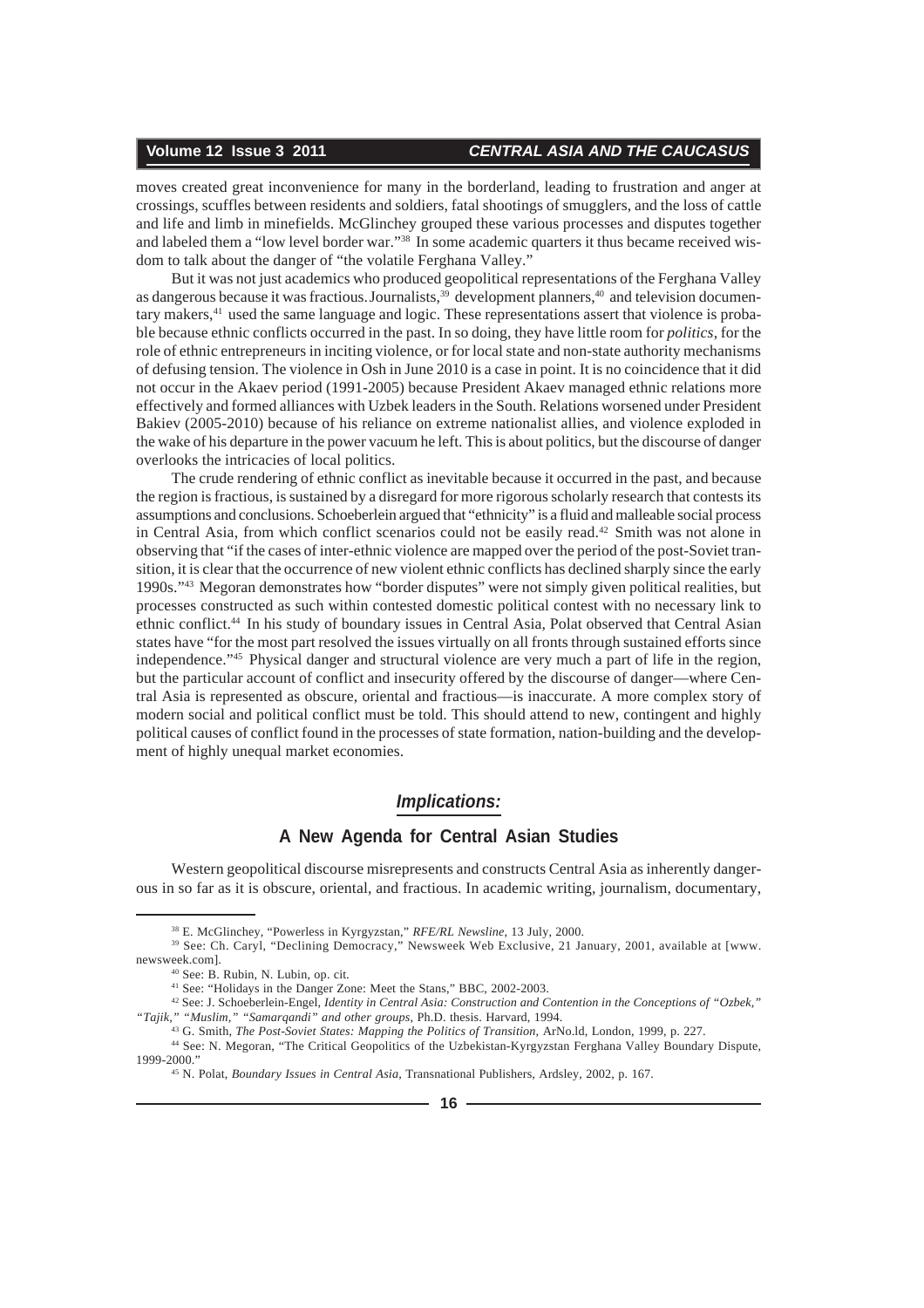and international aid these representations are mutually reinforcing and pervasive. This "discourse of danger" shapes much of the language through which knowledge about the region is produced and communicated. In short, it makes Central Asia knowable to a Western audience.

The discourse of danger is not merely of academic interest, but has real implications. Representations of danger are not just representations of reality, but part of reality. Thus, for example, in the aftermath of June 2010 violence in Osh international organizations and media generally narrated an account of Uzbeks endangered by Kyrgyz state and society: some depictions employed words like "pogrom" (ICG 2010) and "genocide."46 Kyrgyz society, following such reports via the Internet, was stung by what it read as misrepresentations that ignored the suffering of Kyrgyz and the putative threat to the Kyrgyz state. It broadly reacted by denying the victimhood of Kyrgyzstani Uzbeks and justifying a backlash against them. The way we represent Central Asia as dangerous has real impacts upon local realities.

Likewise, the discourse of danger informs Western policy. Megoran *et al* discuss Western programs to support Central Asian border control. Ignoring the frequent alliances of smuggling networks with corrupt law enforcement practices, these well-intentioned schemes subject shuttle-traders and petty smugglers to increased disruption and extortion, without seriously affecting the activities of major criminals.47 Bichsel examines international attempts to resolve irrigation disputes in the Ferghana Valley.48 She shows how a discourse of danger in these initiatives informs simplistic and inaccurate understandings of ethnic conflict,<sup>49</sup> and therefore programs simply enhance the power of local elites who were battling for control of state power and resources. Likewise, Heathershaw demonstrates how a discourse of danger with respect to post-conflict Tajikistan locates threats in an Islamized and ethnically fractured society and a weak or failed state. This leads to international state-building assistance which strengthens authoritarian regimes in their economic and political domination and arguably worsens the very problems it seeks to address.<sup>50</sup> The discourse of danger creates practices of international aid which are part of the problem rather than part of the solution. In this sense, the discourse of danger actually endangers Central Asia itself.

The Western discourse of danger is objectionable both because of its crudity and inaccuracy, and because it endangers Central Asia. We argue that opposing and contesting the discourse should be a primary task, indeed a new agenda, for Central Asian studies.

The task is not limited to critiquing Western representations. Discourses of danger about Central Asia are found in Russian and other languages. They are often linked with the English-language literature. For example, the Russian field of conflict studies (*konfliktologiia)* draws on the Western field of conflict resolution.<sup>51</sup> Within the region, many Central Asian scholars reproduce the discourse of danger in joint publications, in consultancy, and in reports commissioned by international organizations. The specific ways in which unequal power relations reproduce the discourse of danger in Central Asia should be subject to special scrutiny.

Because the discourse of danger is so embedded within powerful networks this will not be easy. Other accounts are produced, but too often they fall on deaf ears. They are just not as convenient, not in keeping with certain presuppositions which hold fast and may require a greater degree of knowledge and experience of Central Asia to be understood. "Political palatability," Myer argues, "remains

<sup>46</sup> L. Harding, "Kyrgyzstan Killings are Attempted Genocide, Say Ethnic Uzbeks," *The Guardian*, 17 June, 2010, p. 1. 47 See: N. Megoran, G. Raballand, J. Bouyjou, "Performance, Representation, and the Economics of Border Control in Uzbekistan," *Geopolitics,* Vol. 10, No. 4, 2005, pp. 712-742.

<sup>48</sup> See: Ch. Bichsel, *Conflict Transformation in Central Asia,* Routledge, London, 2009.

<sup>49</sup> See: Ch. Bichsel, "In Search of Harmony: Repairing Infrastructure and Social Relations in the Ferghana Valley," *Central Asian Survey,* Vol. 24, No. 1, 2005, pp. 53-66.

<sup>50</sup> See: J. Heathershaw, *Post-Conflict Tajikistan,* Routledge, London, 2009.

<sup>51</sup> See: M. Reeves, "Locating Danger: *Konfliktologiia* and the Search for Fixity in the Ferghana Valley Borderlands," *Central Asian Survey,* Vol. 24, No. 1, 2005, pp. 67-81.